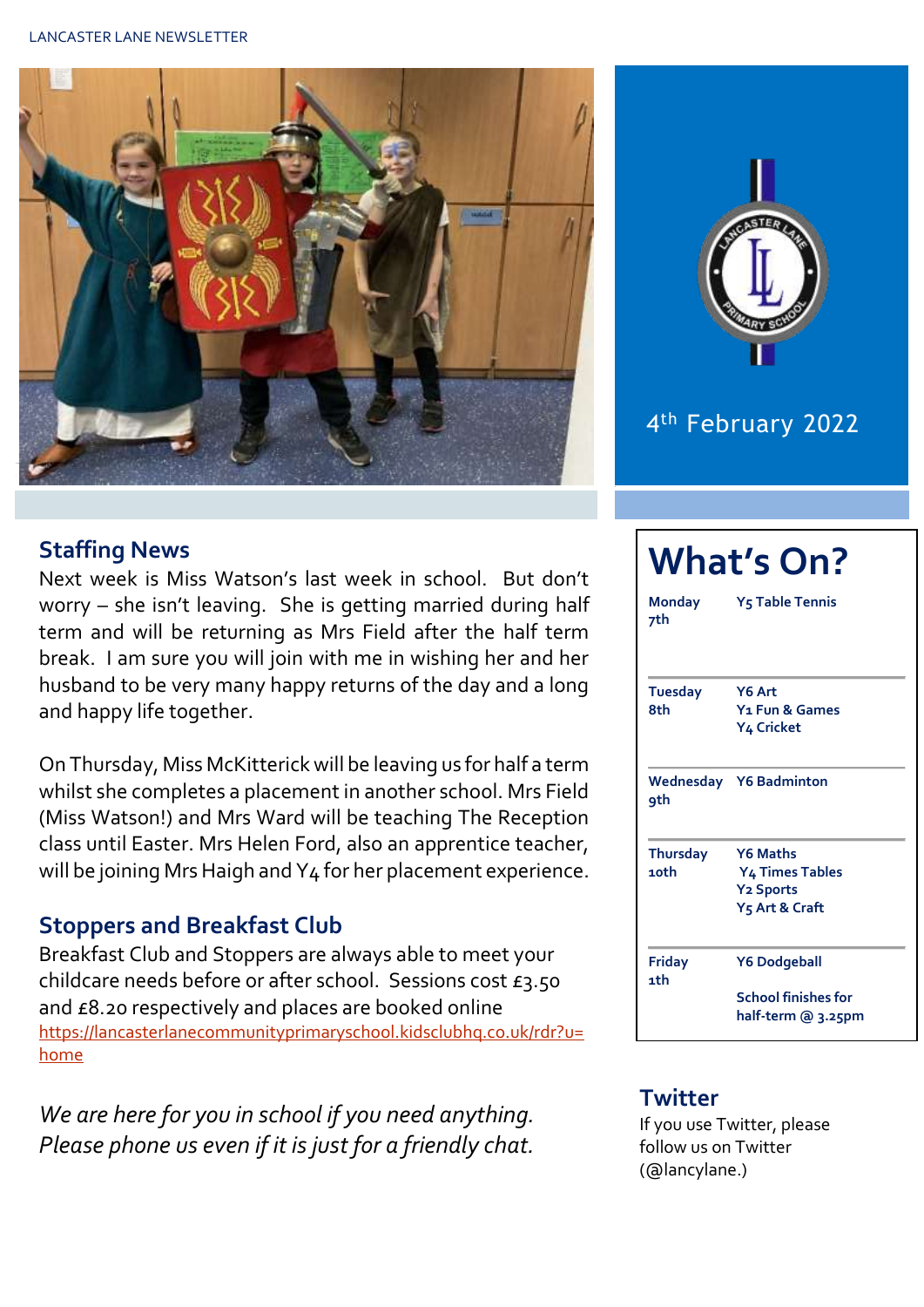

#### **Online Safety**

Please take a few minutes to read this month's online safety newsletter which is attached.

Q: Do you know what Noob means? A: Someone who is new to playing (a game).

#### **Nearly New Rail**

In the school's entrance, there is a rail of nearly new good quality school uniform. For a very small donation you can choose items from the rail. If you have any school uniform your child has grown out of that you'd like to donate, please drop this off in the school office.

#### **Safe Internet Day**

Lancaster Lane School is taking part in the annual Safer Internet Day. This year's theme is 'All fun and games? Exploring respect and relationships online'.

Log on to saferinternetday.org for further information.

How well do you know online terms your child may use whilst gaming?

Try and quiz here and find out: [https://solitaired.com/online-gaming-terms](https://solitaired.com/online-gaming-terms-parents-should-know)[parents-should-know.](https://solitaired.com/online-gaming-terms-parents-should-know)

**And finally…** Let us welcome February and show love to all we meet.